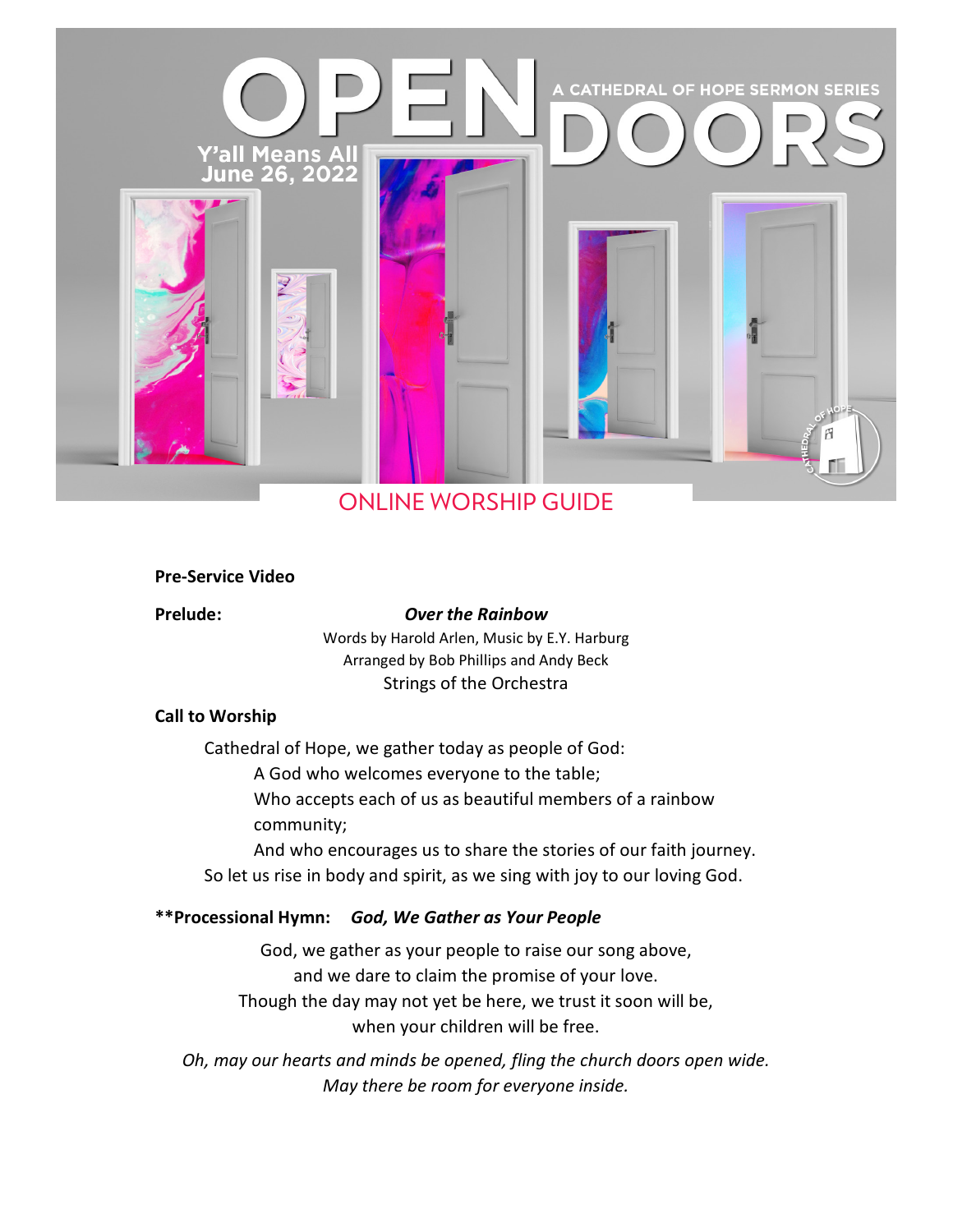*For in God there is a welcome, in God we all belong. May that welcome be our song.*

Oh, we sing for all the children, that one day they be free, and we sing for generations yet to be, that they never have a reason to doubt that they are blest. May they, in your love, find rest.

*Oh, may our hearts and minds be opened, fling the church doors open wide. May there be room for everyone inside. For in God there is a welcome, in God we all belong. May that welcome be our song.*

God, we're working for the future when children far and wide can live their lives with dignity and pride. As they grow in strength and stature, may the join us hand in hand, as against all hate we stand.

*Oh, may our hearts and minds be opened, fling the church doors open wide. May there be room for everyone inside. For in God there is a welcome, in God we all belong. May that welcome be our song.*

#### **Welcome**

#### **Modern Lesson**

#### **Gradual** *Holy Spirit*

Holy Spirit, living Breath of God, breathe new life into my willing soul; Bring the presence of the risen Lord, to renew my heart and make me whole. Cause your word to come alive in me, give me faith for what I cannot see. Give me passion for your purity; Holy Spirit, breathe new life in me.

\*\*Let the fragrance of our prayers arise; lead us on the road of sacrifice, That in unity the face of Christ will be clear for all the world to see.

# CONGREGATIONAL CARE

If you find yourself experiencing illness, hospitalization, grief, or other critical challenges, the Congregational Care Ministry (CCM) at Cathedral of Hope will connect you with the appropriate resources that best correspond to your needs.

> The CCM can be reached at Phone (214) 351-1901 Ext. 124 Email at **CCMCOH@gmail.com**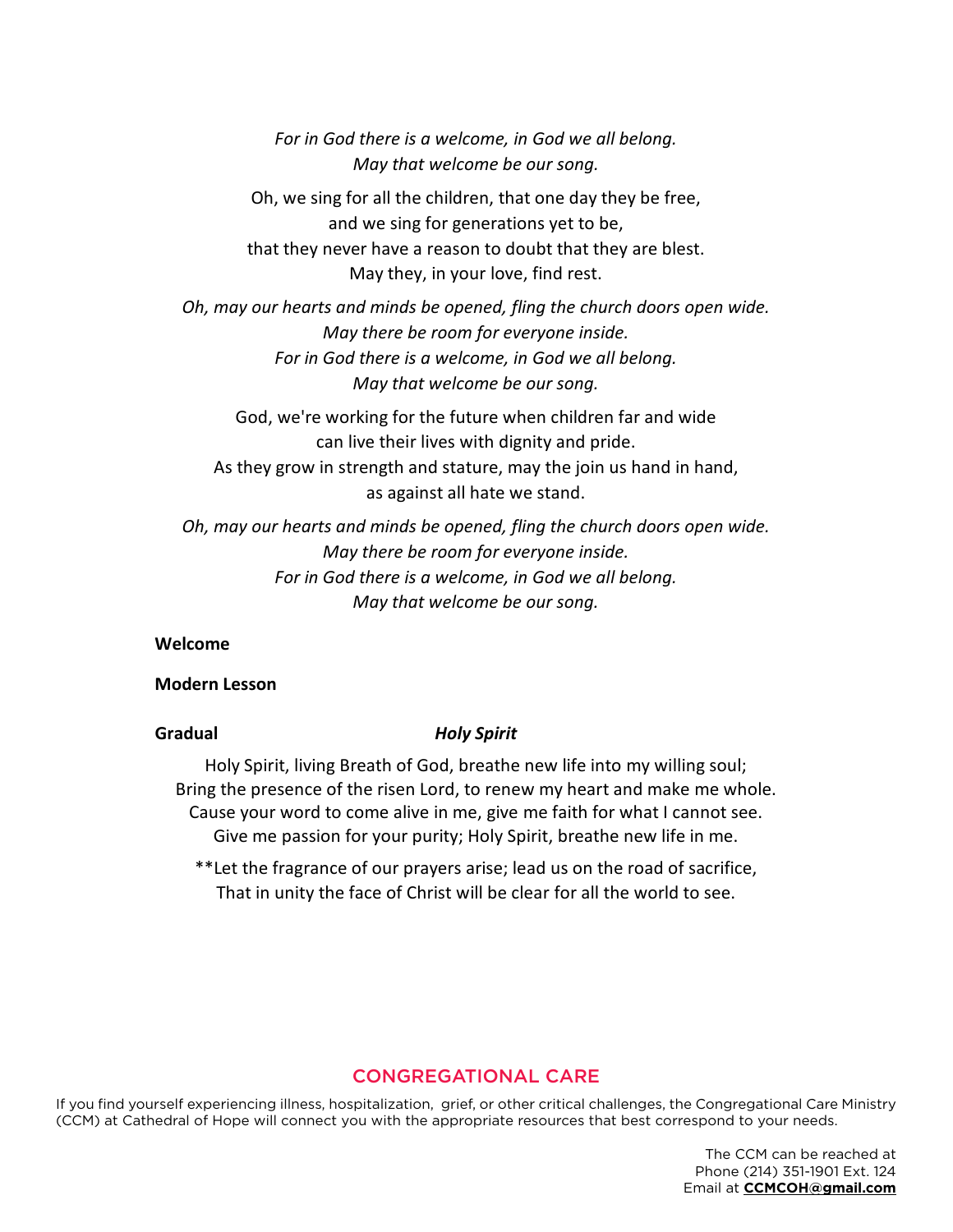# **\*\*Gospel Lesson:** Matthew 10:40-42

One: God be with you.

- **All: And also with you.**
- One: A reading from the Holy Gospel according to Matthew.
- **All: Glory to you, O God.**

"Whoever welcomes you welcomes me, and whoever welcomes me welcomes the One who sent me. Whoever welcomes a prophet in the name of a prophet will receive a prophet's reward; and whoever welcomes a righteous person in the name of a righteous person will receive the reward of the righteous; and whoever gives even a cup of cold water to one of these little ones in the name of a disciple – truly I tell you, none of these will lose their reward."

One: This is the Gospel of Hope.

### **All: Praise to you, Creator, Christ and Holy Spirit.**

# **\*\*Gloria** *Glory to God*

Glory to God in the highest; glory. Glory to God in the highest; glory. Glory be to God.

Sovereign God and Creator; glory. Jesus Christ and the Holy Spirit; We will worship you!

Peace, we pray for peace; peace to all nations you have created. Oh, Lamb of God, have mercy upon us. We are your children. All are your children. You are the God of all!

Glory to God in the highest; glory. Glory to God in the highest; glory. Alleluia, Alleluia! Alleluia, Amen!

#### **Sermon** *Y'all Means All*

**Offering Call**

**Offertory** *The Call*  Words and Music by Kirk Kirkland, Dennis and Nan Allen Sanctuary Choir and Orchestra

# CHANCEL FLOWERS

The flowers today are given to the Glory of God, in thanksgiving for the third wedding anniversary of Kasandra and Thomas Riggs, and in thanksgiving for marriage equality for EVERYONE! Love is love is love is love!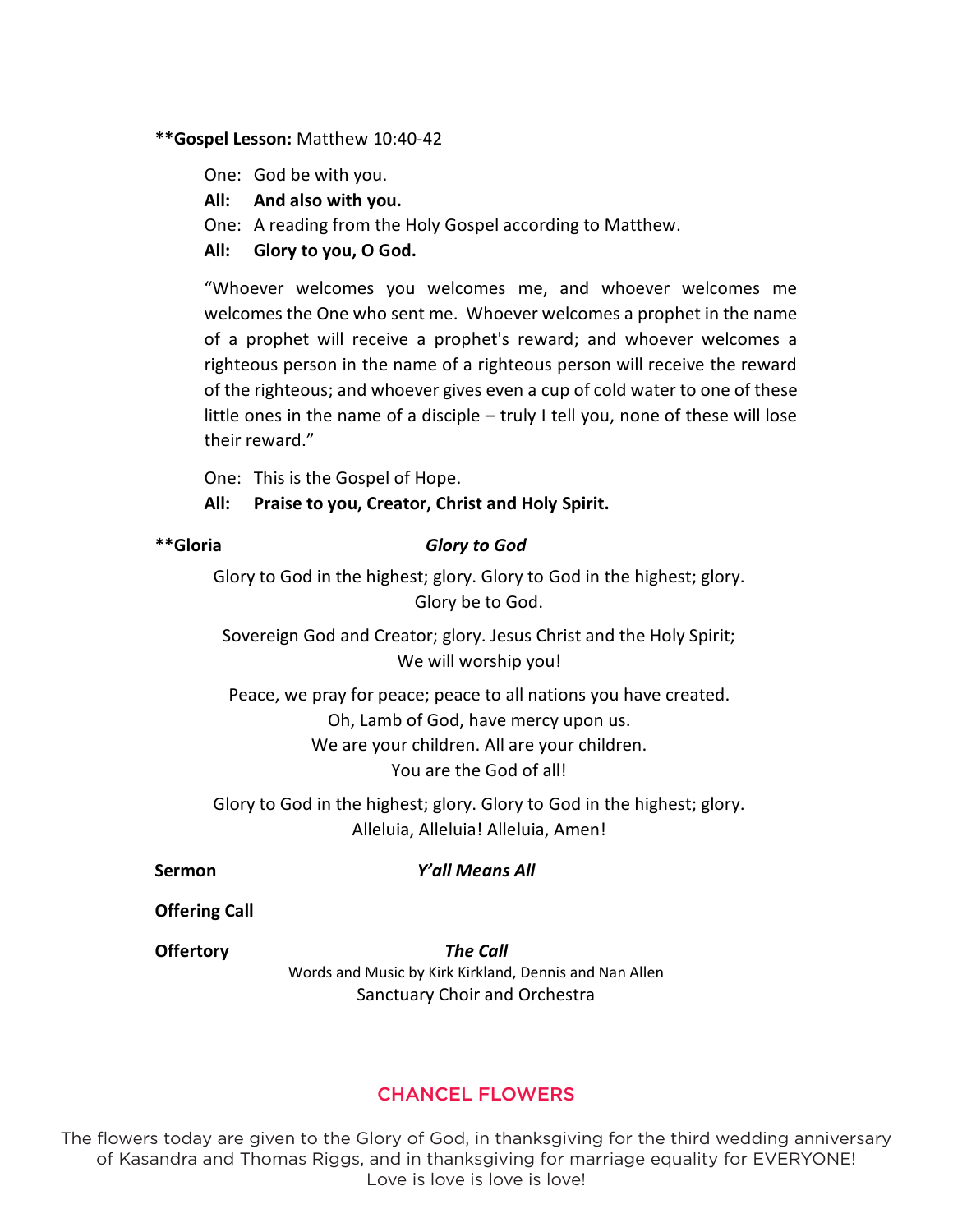The eyes of the children are upon us. The ears of the world are tuned our way, looking and listening for evidence, examining the fabric of our faith. Do they see us holding firm in our convictions? Do they see us moving forward in the cause? Do they see us with one mind and one spirit, joined and united in one God?

Let us answer the call, walking worthy of all the Creator wants us to do. Let us rise up and build, according to God's will for us. We must love one another, every sister, every brother, and together reach those beyond our walls. When we hear God's voice, let us rise and answer the call.

> We're woven together as a tapestry, even though each strand is different from the rest. We become a thing of beauty and of strength when we're held together by a common thread. So let us put aside those things that would divide us, let us press on to the goal to which we're called. The greatest work is done when we're united and we're giving all the glory to our God. All the glory belongs to our God.

Let us answer the call, walking worthy of all the Creator wants us to do. Let us rise up and build, according to God's will for us. We must love one another, every sister, every brother, and together reach those beyond our walls. When we hear God's voice, let us rise and answer the call.

### **Communion**

#### **Words of Institution**

#### **Prayer of Consecration**

#### Let us pray.

Holy God, we thank you for these gifts of grape and grain, and pray that you would pour out your Holy Spirit on these elements and on us gathered here. Strengthen us through this feast of grace, and, by sharing this feast, may each of us know the presence of the living Christ. By your Spirit, make us one with Christ, one with each other, and one in ministry to all the world. Amen.

# **Invitation**

#### TEXT TO GIVE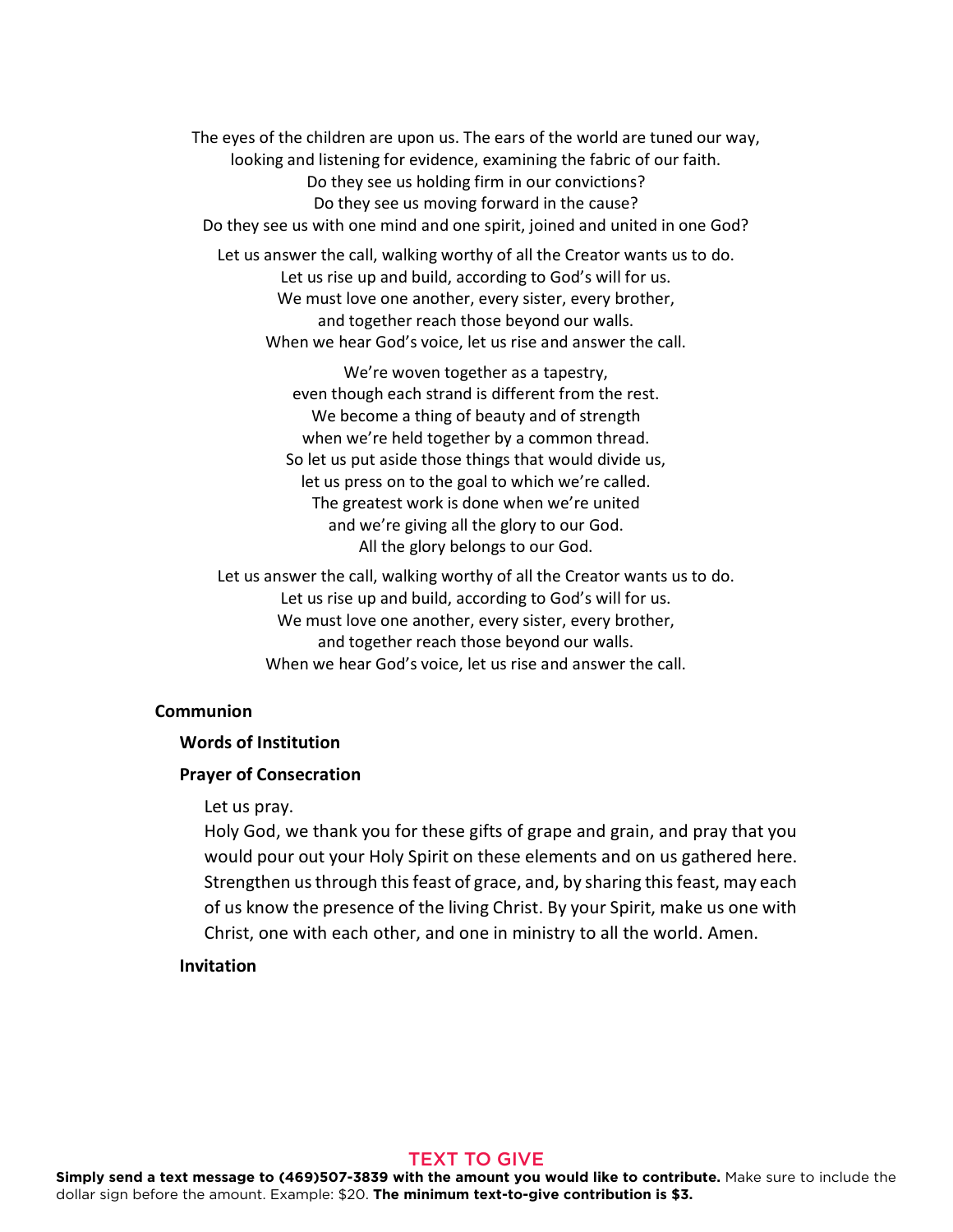#### **Music during Communion**

#### *For Everyone Born*

For everyone born, a place at the table, for everyone born, clean water and bread; a shelter, a space, a safe place for growing, for everyone born a star overhead.

And God will delight when we are creators of justice and joy compassion and peace; yes, God will delight when we are creators of justice, justice and joy!

For young and for old, a place at the table, a voice to be heard, a part in the song, the hands of a child in hands that are wrinkled, for young and for old, the right to belong.

And God will delight when we are creators of justice and joy compassion and peace; yes, God will delight when we are creators of justice, justice and joy! Of justice, justice and joy!

#### *Always Welcome*

Your presence a refuge for me where I am always welcome. Your arms are a resting place where I can always go. Your Spirit is calling me, and I answer willingly. The door to you is open wide and I am always welcome. Your truth and life I find inside and I am always welcome. You draw me in to where you dwell, and I'm welcome.

And I'm welcome, and I'm welcome.

# ONLINE GIVING

At www.cathedralofhope.com/give you can make a onetime donation or even set up a recurring electronic gift (by automated checking account withdrawal or credit card). One of the best things you can do to support your church during this period is to make arrangements to give electronically.

| <b>OUR GIVING</b> |                     |               |                     |
|-------------------|---------------------|---------------|---------------------|
| Week              | <b>Amount</b>       |               | <b>Over (Under)</b> |
| <b>Ending</b>     | <b>Received</b>     | <b>Budget</b> | <b>Budget</b>       |
| 06/05/22          | \$61,299            | \$60,000      | \$1,299             |
| 06/12/22          | \$27,237            | \$30,000      | (52, 763)           |
| 06/19/22          | \$35,885            | \$40,000      | (54, 115)           |
| <b>YTD 2022</b>   | \$994,411 \$950,000 |               | \$44,411            |